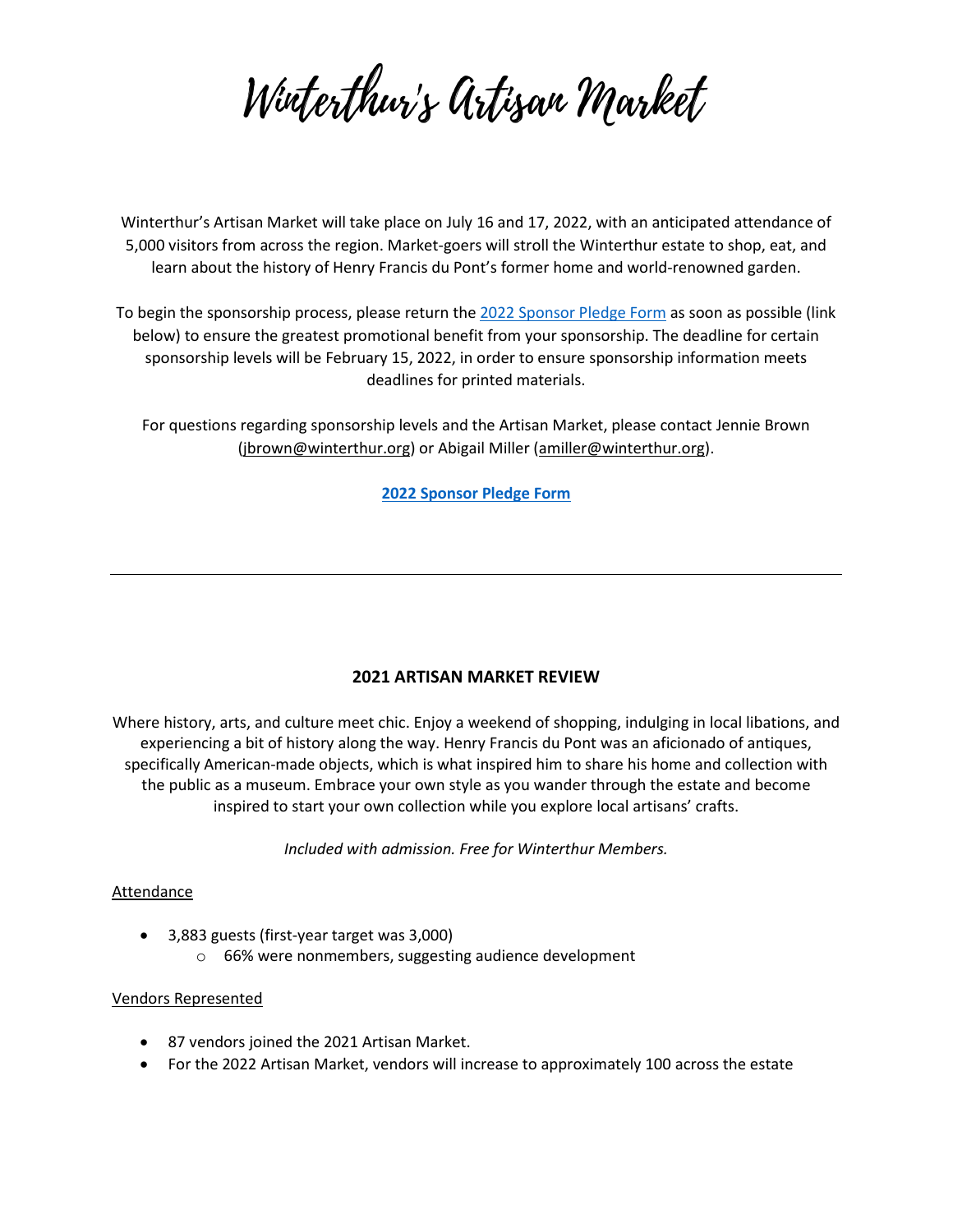Wirterthur's Artisan Market

## Marketing Reach

- *Social Media*
	- $\circ$  The peak Artisan Market posts reached 10,000 people on Facebook and 13,800 people on Instagram
	- o Winterthur's followers on social media include:
		- $\blacksquare$  Instagram: 27,400
		- Facebook: 48,600
		- **Twitter: 7,800**
- *Newsletter E-blast*
	- $\circ$  10 e-blasts sent, each to an average list of 48,000 e-mails and with an average open rate of 23%
- *Calendar of Events*
	- $\circ$  20,000 households receive Winterthur's quarterly Calendar of Events (Artisan Market was included in two quarterly Calendar of Events)
- *Artisan Market Landing Page Views*
	- o 18,696 page views
- *Local News Outlets Covered the Event*
	- o 6ABC filmed on-site for their Sunday newscast
	- o Delaware Live printed an online store
	- o WHYY teased the Artisan Market on its Thursday morning preview of the weekend events
	- o Appeared in online calendars: *Delaware Today*, *Main Line Today, County Lines*, *Delaware Online*, Delaware Tourism Office, Greater Wilmington, CVB, *The Philadelphia Inquirer*, 6ABC
- *News Coverage Highlights*
	- o [https://townsquaredelaware.com/with-artisan-market-a-big-success-winterthur-plans](https://townsquaredelaware.com/with-artisan-market-a-big-success-winterthur-plans-to-do-it-again/)[to-do-it-again/](https://townsquaredelaware.com/with-artisan-market-a-big-success-winterthur-plans-to-do-it-again/)
	- o Winterthur Museum's Artisan Market will return next year.

The inaugural event over the weekend was a raging success, despite Saturday temperatures in the 90s with a heat index from 102 to 105. Even with those withering temps, a line of marketgoers stretched from the visitors center to the parking lot Saturday by 10 a.m. as people waited to buy tickets for admission.

Vendors, chosen from regional artisans, were meant to represent American artistry and craftsmanship, an extension of Winterthur's focus on American antiques and goods.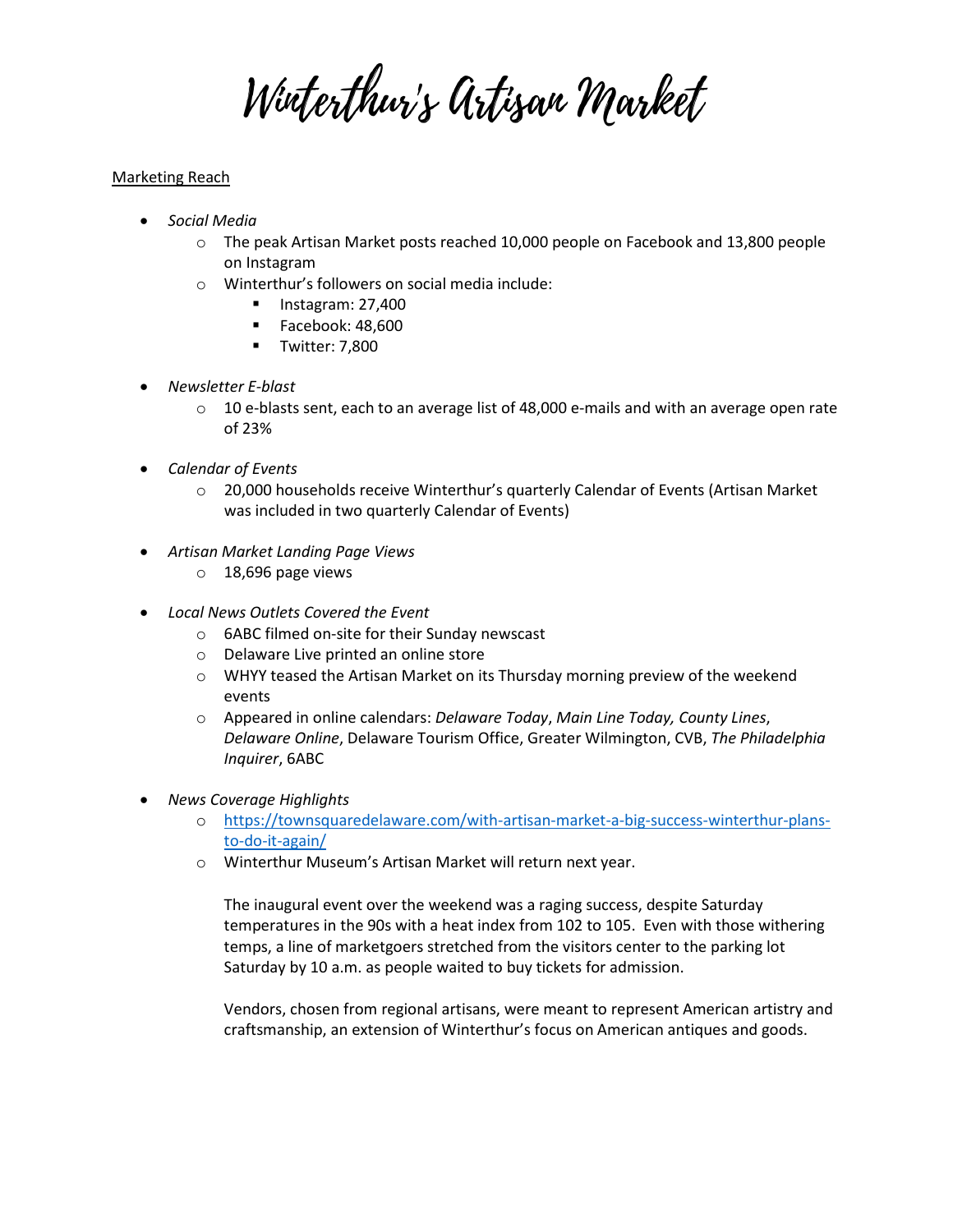Wirterthur's Artisan Market

Shoppers from Delaware and surrounding states seemed thrilled to be there. Most booths seemed to do a brisk business Saturday. Items could be found in many price ranges.

The Farm at Oxford, which offered fresh cut flower bouquets for \$20, said it sold six buckets of flower and herbal bouquets quickly Saturday morning.

"Which never happens," owner Mara Taylor on Facebook. "You all were AMAZING! Every person who came by our booth was so incredibly friendly and complimentary. I heard so many 'thank you for braving this heat to come today' when I was thinking 'No, thank YOU!"

- *Guests Highlights*
	- o "Stellar event! The selection of artisans was amazing!"
	- $\circ$  "Thank you for a wonderful weekend! Best event I've been to! Thanks so much to all the staff for the fantastic support!"
	- o "We had a glorious day. Thank you for the perfect event. It was so great to get back out there and reconnect with the community. #grateful."
	- o "Wonderful, creative event! Well thought out. Thank you!"
	- $\circ$  "This looks like a very classy market lucky I'm in the UK or I'd be having a splurge!"
	- o "Moving to Delaware in 2022 and cannot wait to attend next year!"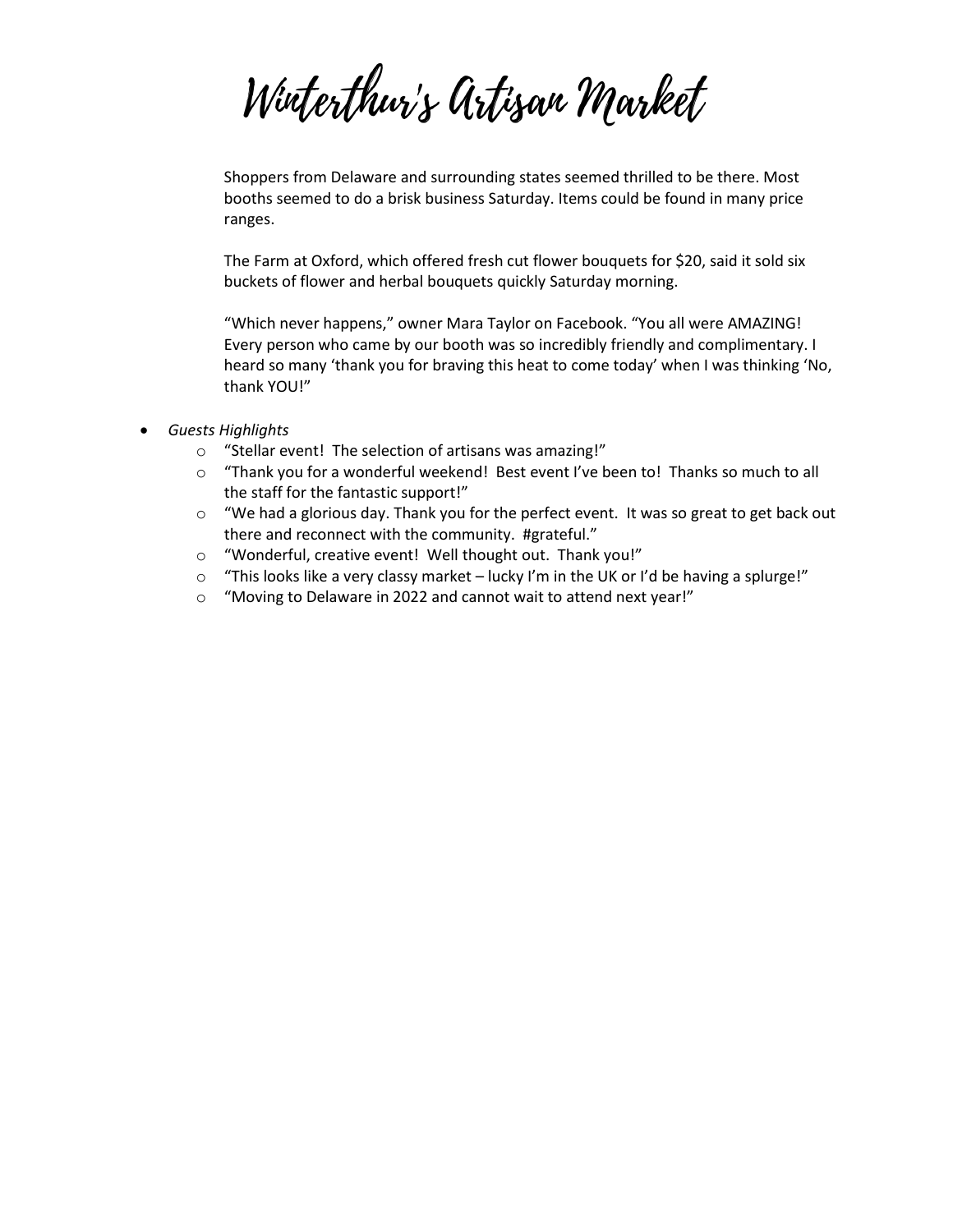Wirterthur's Artisan Market

# **LEVELS OF SPONSORSHIP**

### **SYCAMORE LEVEL | \$20,000 and above**

- Company logo on Winterthur website.
- Company featured as the Presenting Sponsor (only one available) on marketing promotional materials (in print, digital, and social media), including:
	- $\circ$  Artisan Market postcard (2,000 printed and distributed throughout the community)
	- o Artisan Market map (each guest will receive one upon entry)
- Company name printed and displayed on Winterthur transportation vehicles (trams and shuttles)
- Six admission tickets
- 2 VIP parking passes for Saturday & Sunday in the Greenhouse Parking Lot, closest parking lot to the event

### **MAGNOLIA LEVEL | \$10,000**

- Company logo on Winterthur website
- Company featured as a sponsor on select digital marketing promotional materials (digital and social media)
- Four admission tickets
- 1 VIP parking pass for Saturday & Sunday in the Greenhouse Parking Lot, closest parking lot to the event

### **DAFFODIL LEVEL | \$5,000**

- Company logo on Winterthur website
- Listed as sponsor in Thank You post on social media
- Two admission tickets

### **PEONY LEVEL | \$1,000**

- Company logo on Winterthur website
- One admission ticket